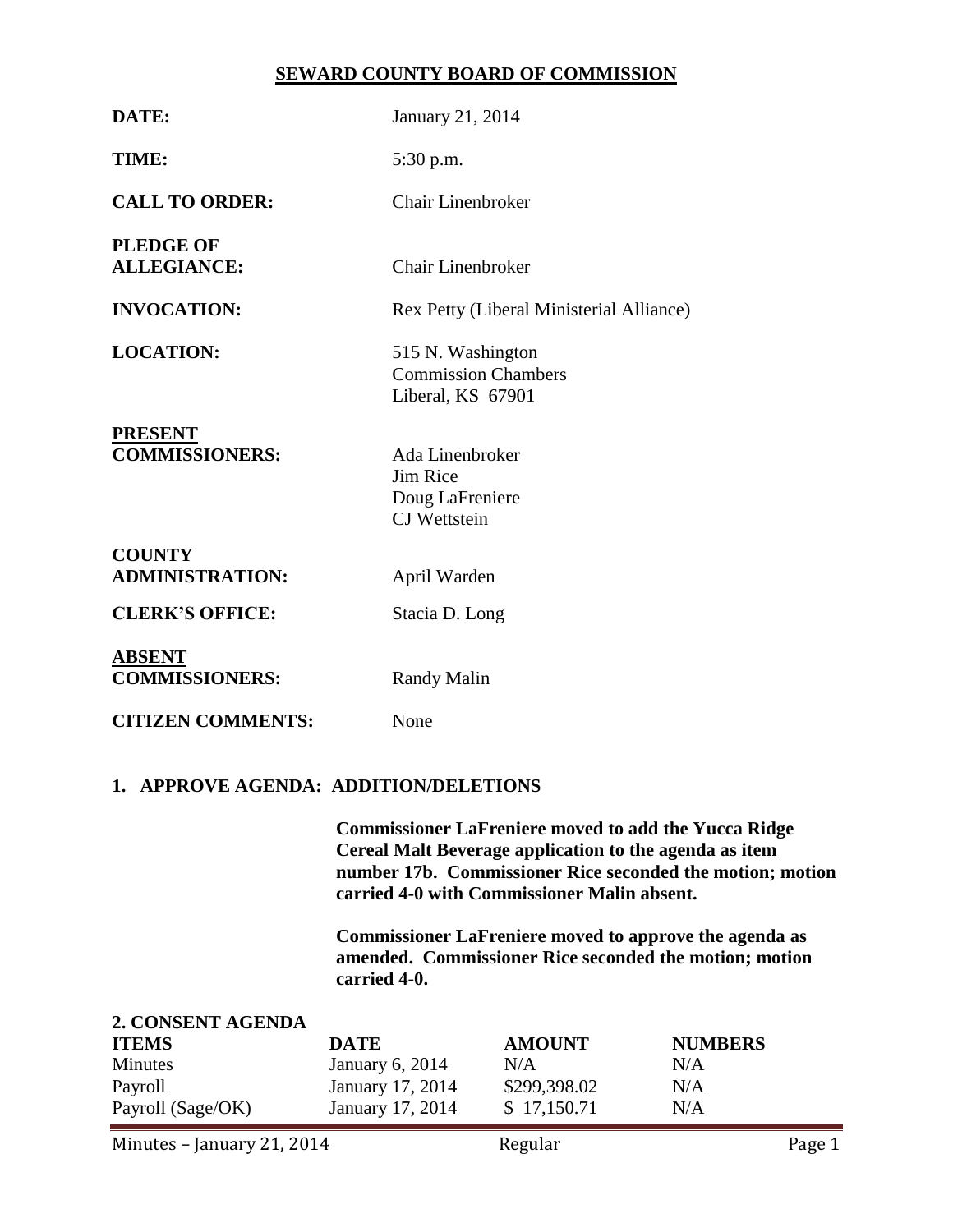| Vouchers $(2013)$       | January 21, 2014 | \$483,032.12 | 154418-154663 |
|-------------------------|------------------|--------------|---------------|
| Vouchers $(2014)$       | January 21, 2014 | \$721,642.54 | 154664-154834 |
| Abates                  | January 21, 2014 | \$11,109.12  | N/A           |
| Escapes                 | January 21, 2014 | \$3,696.24   | <b>NA</b>     |
| <b>Crossing Permits</b> | January 21,2014  | N/A          | 2014-01       |

### **REQUISITIONS**

| <b>DEPARTMENT</b>    | <b>ITEM</b>       | <b>VENDOR</b>         | <b>AMOUNT</b> | <b>LINE ITEM</b> |
|----------------------|-------------------|-----------------------|---------------|------------------|
| County               | 2 Sofa Sleepers   | <b>Furniture Mart</b> | \$2556.00     | 4-330-31100-480  |
| Equipment            | 2 Recliners       |                       |               |                  |
|                      |                   |                       |               |                  |
| Co Technology        | <b>Rack Mount</b> | <b>Web Creations</b>  | \$1,112.96    | 3-100-31166-250  |
|                      | $KVM-1$           |                       |               |                  |
| County               | Primary Domain    | <b>Web Creations</b>  | \$4,600.00    | 3-100-31166-250  |
| Technology           | Controller -1     |                       |               |                  |
| <b>Rural Fire ER</b> | Move Ladder       | Mobile Radio          | \$1,000.00    | 4-225-32410-245  |
|                      | Storage Labor     |                       |               |                  |

April Warden, County Administrator, spoke to the Commission regarding the Sheila McGhee voucher in the amount of \$2,500.00 and the Stillwater Technical Solutions voucher in the amount of \$1,000.00.

**Commissioner LaFreniere moved to approve the Consent Agenda. Commissioner Rice seconded the motion; motion carried 4-0.**

### **3. NEW EMPLOYEES**

None Present

### **4. ELECTION ENCUMBRANCE**

Crystal Clemens, Deputy County Clerk requested permission to Encumber 2013 funds for the purchase of new Electronic Poll Books.

In 2007, when we purchased the Express Poll 5000 we were able to program from a conversion data base created specifically for our county, but over time and with changes in the State's Election Voter Information System, the programming became impossible. This left us no option, but to utilize ES&S for poll book programming at an average of \$750.00 per election. New poll books would eliminate the cost of programming and conversion.

There are no local vendors for this purchase so the Clerk is requesting a waiver of the County's Purchasing Policy. Bids included in the packet were obtained by the Secretary of State's Office.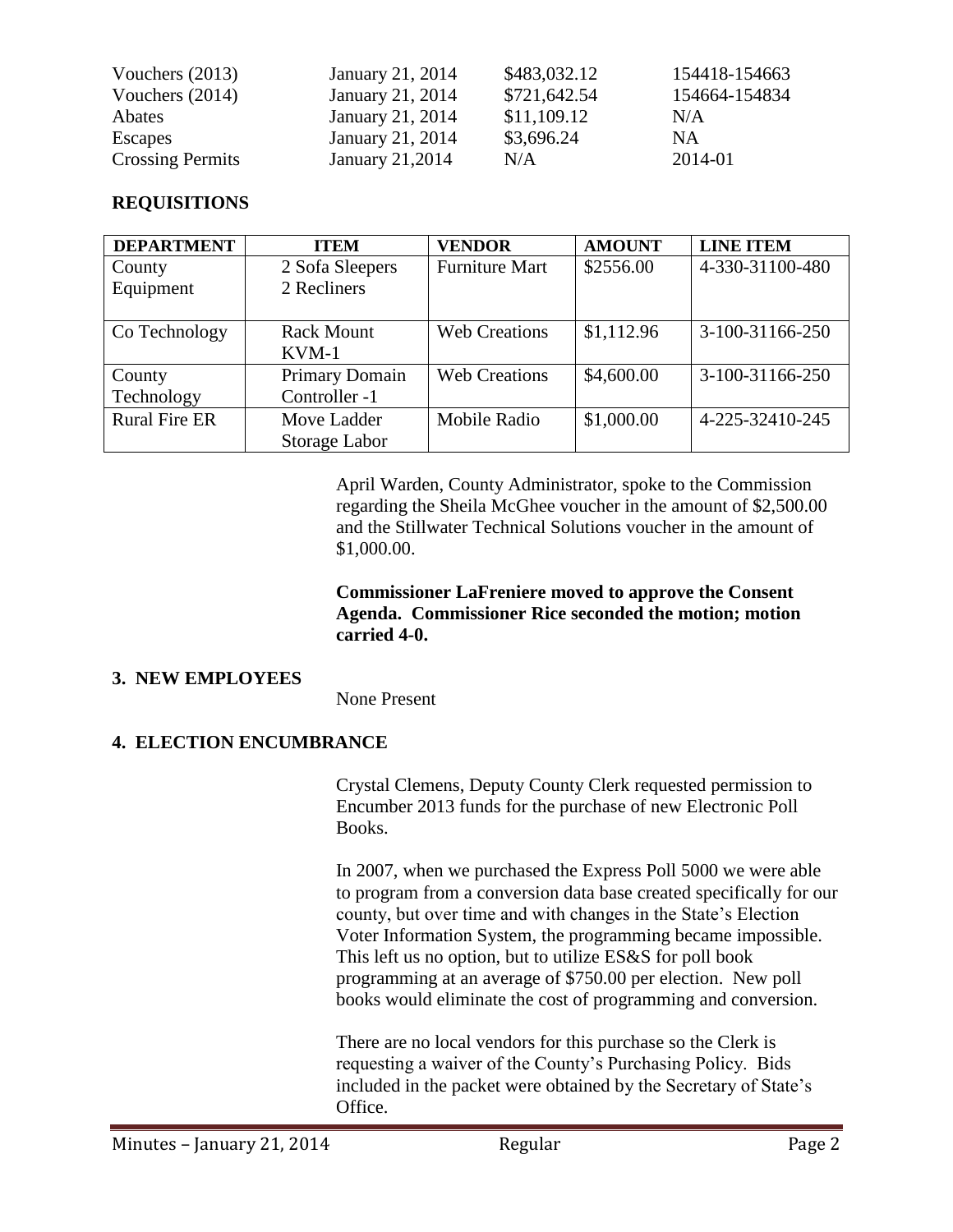**Commissioner Rice moved waive the purchasing policy and allow the County Clerk to Encumber \$9,340.00 from the 2013 Election Budget to purchase the 9 Poll Pad Units from Knowink. The price includes delivery, setup, training and software license. Commissioner LaFreniere seconded the motion; motion carried 4-0 with Commissioner Malin absent.**

### **5. DISTRICT COURT PETTY CASH FUND**

In an effort to reduce the amount of cost and labor to issue individual juror checks through the Accounts Payable process, District Court Clerk Koleen Nosekabel is requesting permission to create a Petty Cash drawer for the purpose of paying Juror Fees. The drawer will be balanced after each trial and the Auditors will be notified for auditing purposes. She is requesting \$1,000 for the drawer.

**Commissioner LaFreniere moved to approve a petty cash fund for District Court in the amount of \$1,000.00. Vice Chair Wettstein seconded the motion; motion carried 4-0 with Commissioner Malin absent.** 

### **6. DISTRICT COURT ENCUMBRANCE**

Koleen Nosekabel, District Court Clerk requested permission to encumber \$52,000 from the 2013 Contractual/Commodities District Court Budget for the following;

8- times 2 filing cabinets 2-computers 8-monitors 5-security screens for monitors 1-printer Microfilming Project

**Vice Chair Wettstein moved to approve the requested encumbrance not to exceed \$52,000 to come from the 2013 District Court contractual/commodities funds following purchasing policy and bidding procedures. Commissioner LaFreniere seconded the motion; motion carried 4-0 with Commissioner Malin absent.** 

# **7. CHAMBER UPDATE**

Rozelle Webb presented an update to the Commission.

### **8. HEALTH DEPARTMENT OFFICE PANEL SYSTEM**

Minutes – January 21, 2014 **Regular** Regular Page 3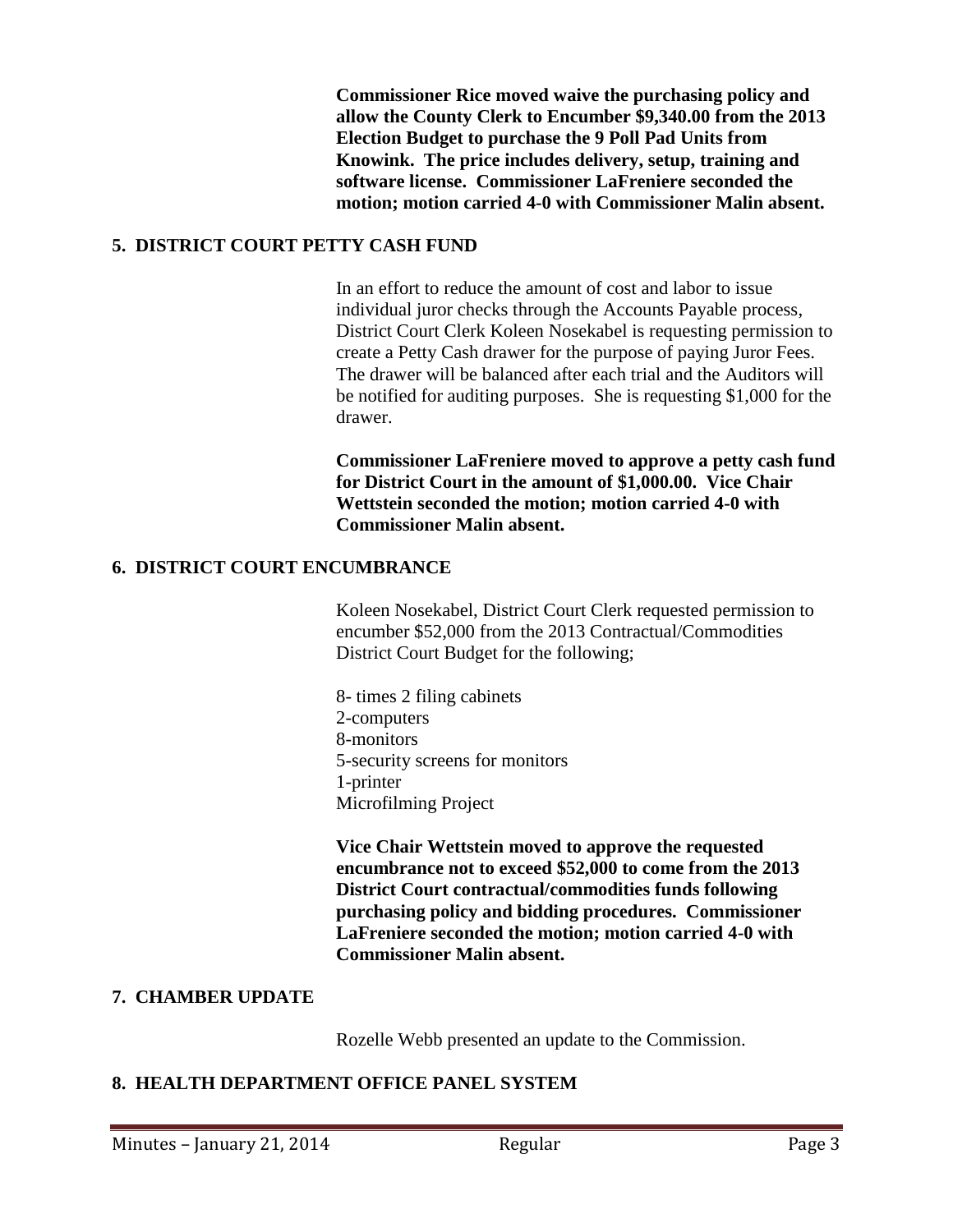As published in the High Plains Daily Leader on January  $9<sup>th</sup>$  and  $12<sup>th</sup>$ , 2014. At 2:00pm on Thursday, January 16, 2014, bids for office system panels were opened in the County Clerk's Office. One bid was turned in for consideration

Martha Brown, Health Department Supervisor requested permission to purchase the Office System Panels from Southern Office Supply in the amount of \$28,423.20 from the Health Department CIP (fund 125) Budget.

**Vice Chair Wettstein moved to approve the purchase of the office system panels from Southern Office Supply in the amount of \$28,423.20 to be taken from the Health Department CIP (fund 125) budget. Commissioner LaFreniere seconded the motion; motion carried 4-0 with Commissioner Malin absent.** 

#### **9. 2014 CRACK SEALING PROJECT**

Tony Herrman, Road & Bridge Supervisor advised that there is currently a vendor doing crack Sealing within the City of Liberal. In an effort to save money he would like permission to utilize this company for maintenance on asphalt roads within the County.

**Vice Chair Wettstein moved to approve the \$17,500 for chip and crack sealing to be taken out of the Road and Bridge operation budget, and waive the purchasing policy due to single source vendor. Commissioner Rice seconded the motion; motion carried 4-0 with Commissioner Malin absent.** 

### **10. IT SERVER ROOM & COMMUNICATIONS PROJECT**

Christian Knipp with Knipp Equipment of Wichita Kansas spoke to the Commission regarding the server room project and issues with the 911 Communications Center. Knipp Equipment is a TCPN State vendor.

**Commissioner LaFreniere moved to approve Mitsubishi ductless split system for the IT Server room in the amount of \$14,644.00 to be taken from the County Building line. Vice Chair Wettstein seconded the motion; motion carried 4-0 with Commissioner Malin absent.** 

The Commission asked Knipp Equipment to present a proposal and design for the 911 Communications Center.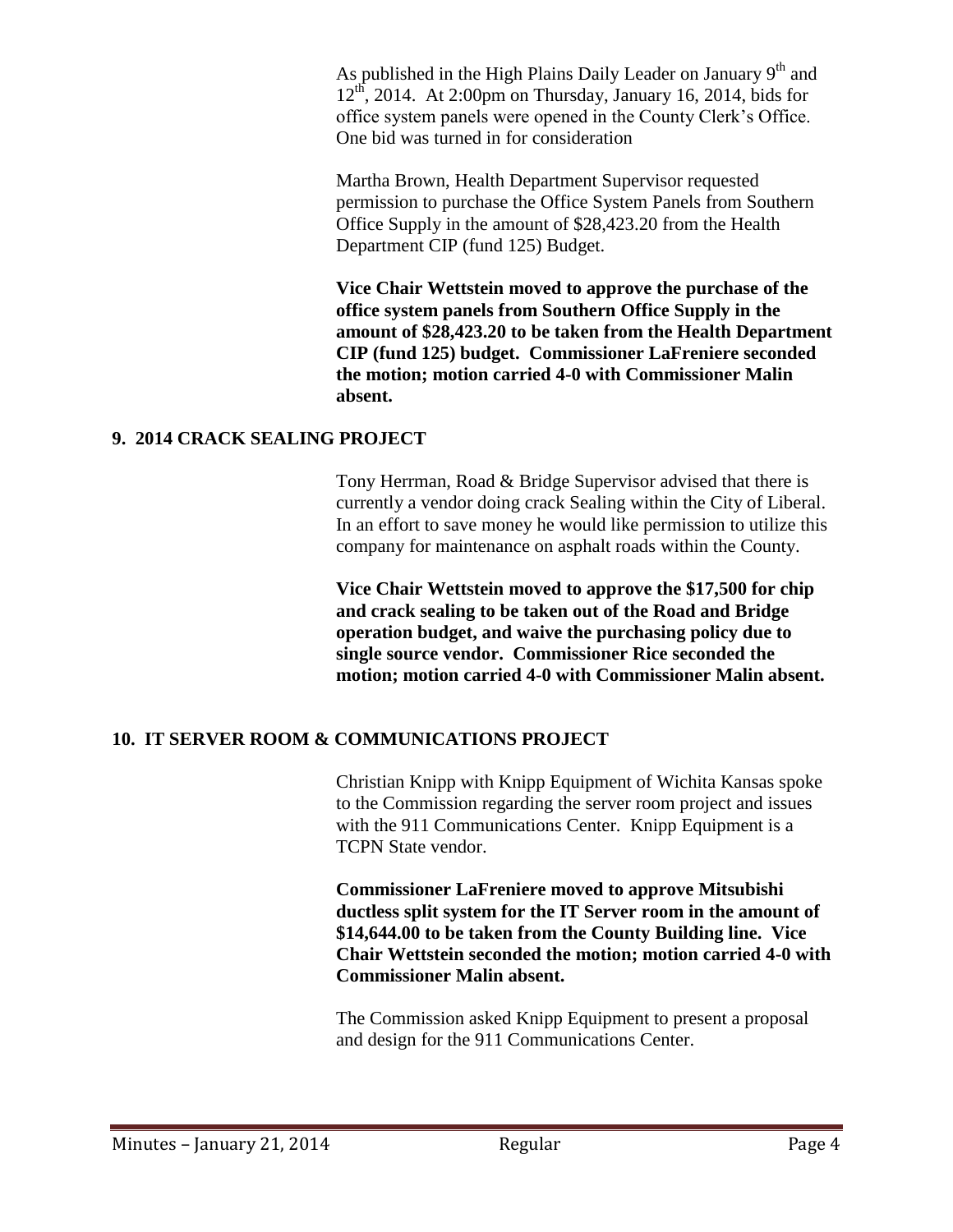### **11. MAINTENANCE ENCUMBRANCE**

April Warden presented on behalf of the Maintenance department their request to encumber 2013 funds for the purchase of a Welder/Generator from Westlake Ace Hardware in the amount of \$3,299.99.

**Vice Chair Wettstein moved to approve the request to encumber 2013 funds in the amount of \$3,299.99 for the purchase of a Welder/Generator from Westlake Ace Hardware. Commissioner Rice seconded the motion; motion carried 4-0 with Commissioner Malin absent.** 

#### **12. COMMISSION ENCUMBRANCE**

April Warden advised that \$50,000 had been budgeted in the 2013 budget for a youth project. Since a project had not been completed in 2013, she is requesting permission to encumber the funds and transfer them to the General Fund "Juvenile Grants" as approved and published in 2013.

**Vice Chair Wettstein moved to encumber \$50,000.00 from the 2013 youth project budget. Commissioner LaFreniere seconded the motion; motion carried 4-0 with Commissioner Malin absent.** 

#### **13. REGISTER OF DEEDS TECHNOLOGY FUND**

Karen Warden, Seward County Register of Deeds informed the Board that during the 2013 Calendar year, her office received Technology fees in the amount of \$23,780.00 which was deposited in the Register of Deeds Technology fund pursuant to K.S.A. 28- 115a

The balance of the Technology fund at the end of the 2013 calendar year exceeds \$50,000 and she advised that \$30,000 is not needed by her office for the technology purposes. K.S.A. 28-115a provides the County Commission authority to transfer those funds to the Technology Surplus Fund to be used by the Board for other offices for equipment or technology services relating to the land or property records filed or maintained by the County.

### **14. MORTGATE FEE RESOLUTION**

After discussion participated in by all of the Commission the following motion was made.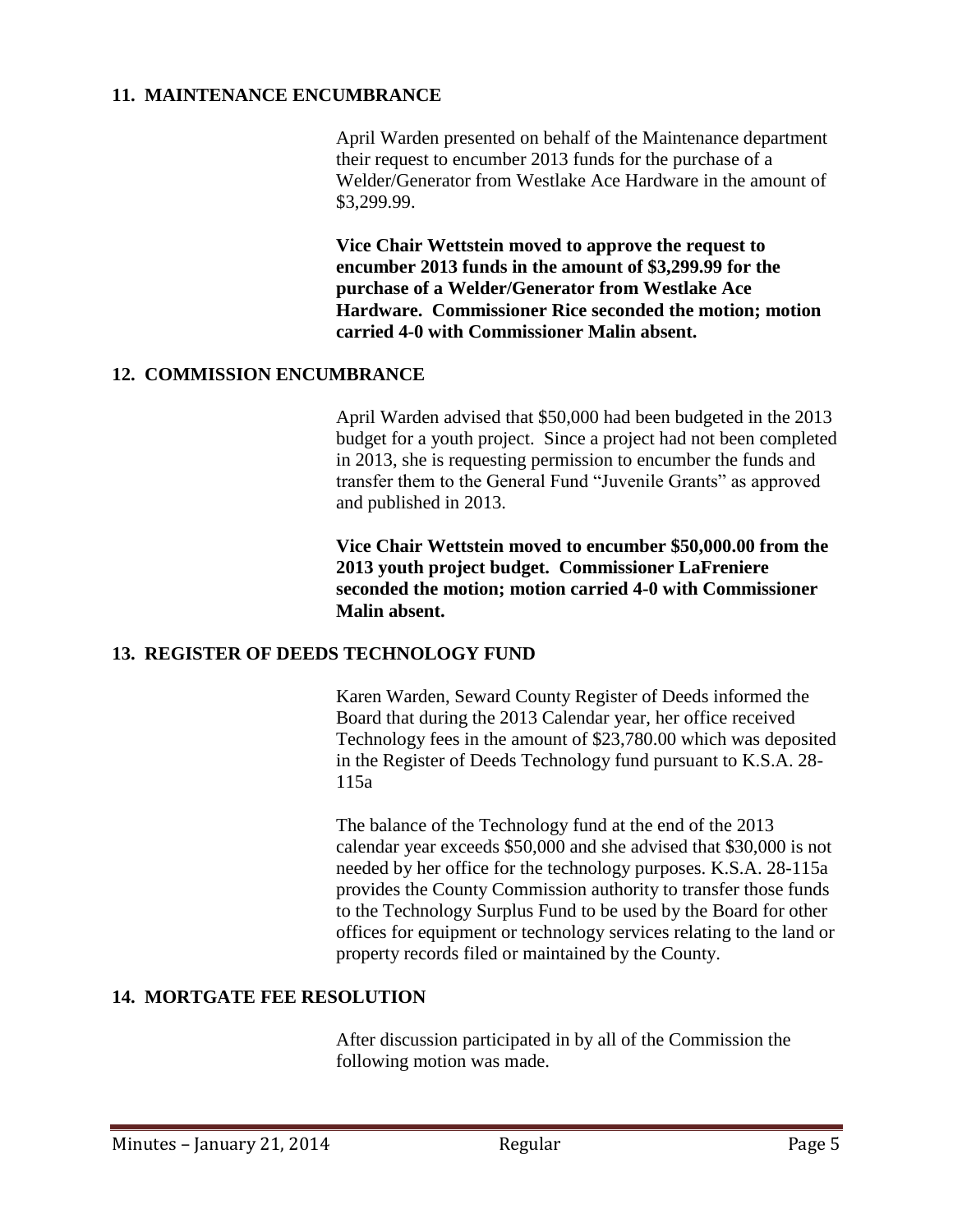**Commissioner Rice moved to approve Resolution 2014-02, a resolution urging the Kansas Legislature and Governor Sam Brownback to retain the mortgage registration fee, as provided in K.S.A. 79-3102, and reject any or all legislative proposals abolishing such fee. Vice Chair Wettstein seconded the motion; motion carried 3-1 with Commissioner LaFreniere voting against and Commissioner Malin absent.**

To see Resolution 2014-02 in its entirety, see page 8.

### **15. GREAT PLAINS SEMI-ANNUAL REPORT**

A Semi-Annual update was given to the Board on the Great Plains Development grants in Seward County.

## **16. APPROVAL OF COUNTY FEE SCHEDULE**

**Commissioner Rice moved to approve the Fee Schedule for 2014. Commissioner LaFreniere seconded the motion; motion carried 4-0 with Commissioner Malin absent.** 

To see the Fee Schedule in its entirety, see page 10.

### **17. SOUTHWEST REGIONAL DETENTION CENTER APPT.**

**Commissioner Rice moved to appoint C.J. Wettstein to the Southwest Regional Juvenile Detention Center Advisory Board. Commissioner LaFreniere seconded the motion; motion carried 4-0 with Commissioner Malin absent.** 

### **18. PORTFOLIO REPORTS**

The Commission discussed the portfolio reports, action will be taken at the next meeting.

### **19. ADMINISTRATION COMMENTS**

April Warden, County Administrator presented an update to the Commission.

### **20. COMMISSION COMMENTS**

Each of the Commissioners had an opportunity to report on liaison meetings they had attended during the last two weeks.

### **21. SUGGESTION CARDS**

Minutes – January 21, 2014 **Regular** Regular Page 6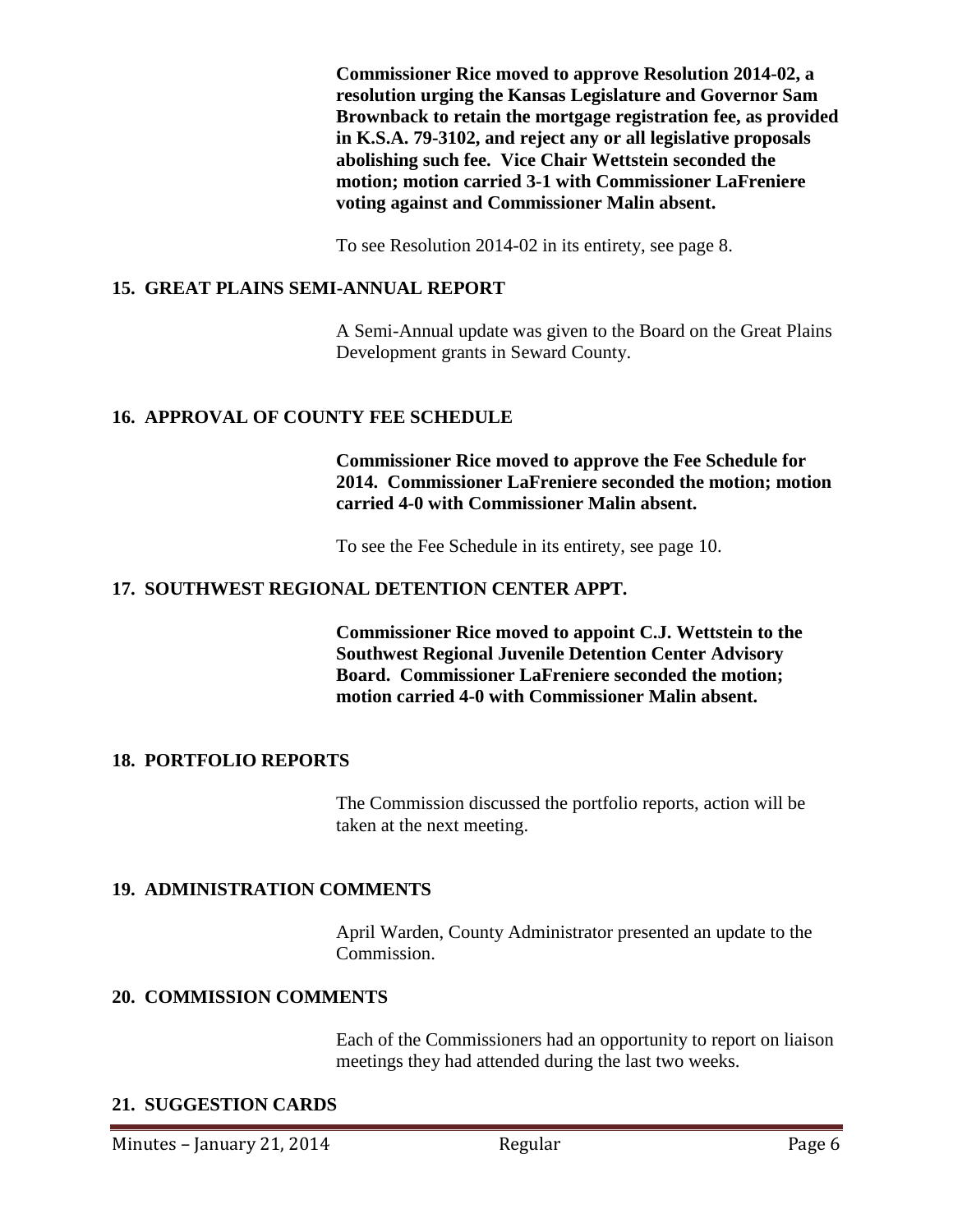There were no suggestion cards.

# **ADJOURN**

**Commissioner Rice moved to adjourn. Commissioner LaFreniere seconded the motion; motion carried 4-0 with Commissioner Malin absent.**

The meeting adjourned at 8:00 p.m.

 $\overline{a}$ Ada Linenbroker, Chairperson Stacia D. Long<br>Seward County Commission Seward County Clerk Seward County Commission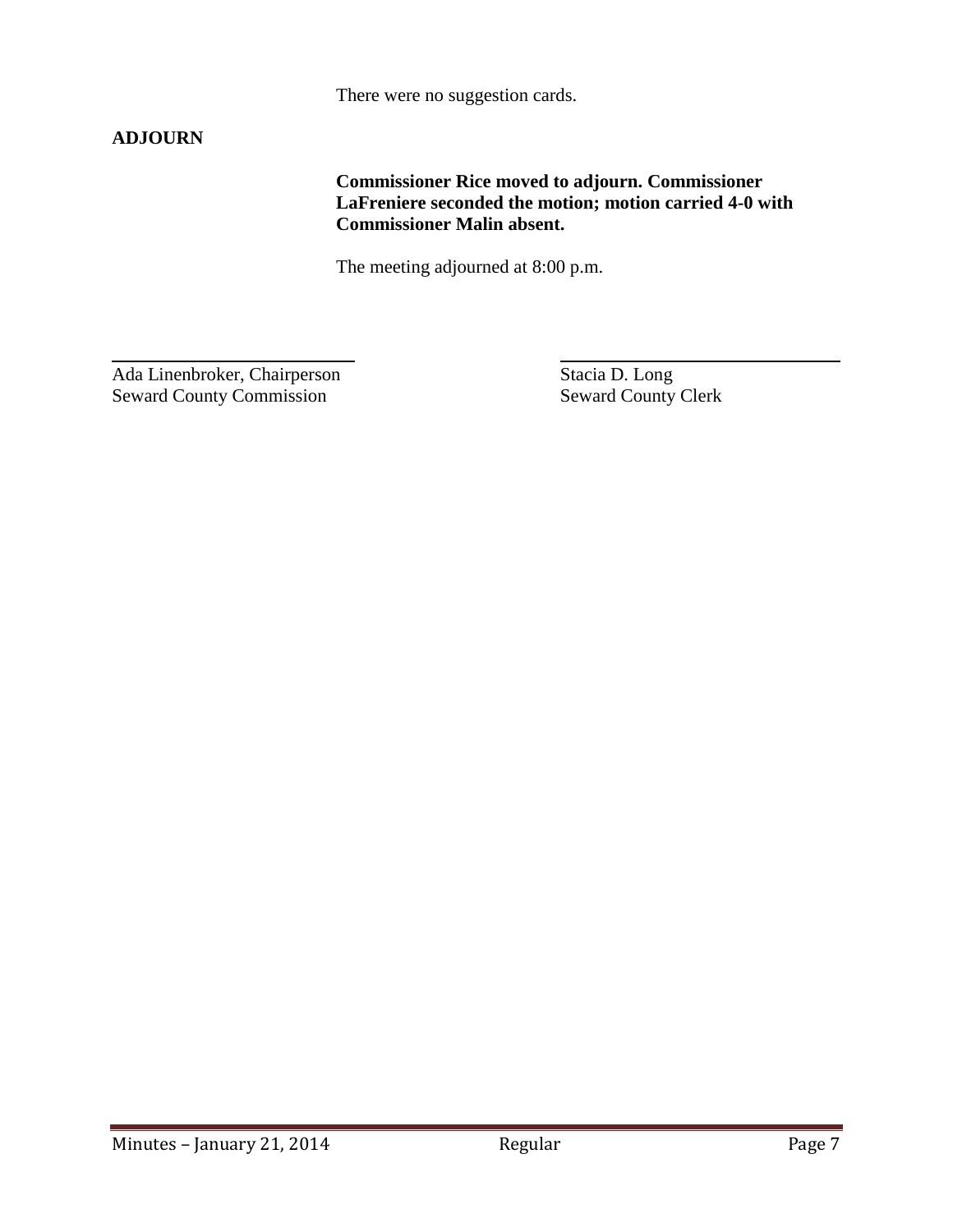# RESOLUTION 2014-02

A resolution of the Board of Seward County Commissioners urging the Kansas Legislature and Governor Sam Brownback to retain the mortgage registration fee, as provided in K.S.A. 79-3102, and reject any or all legislative proposals abolishing such fee.

**Whereas**, in 1925, the Kansas Legislature enacted a law (K.S.A. 79-3102) providing that, before any mortgage of real property is filed with the County Register of Deeds, the individual or entity filing the mortgage pay a mortgage registration fee; and

**Whereas**, the Legislature has revisited the policy of the mortgage registration fee and enacted changes thereto on various occasions since 1925;

**Whereas**, the current fee is a one-time payment of 0.26% of the principal debt securing the mortgage; and

**Whereas**, the process of recording mortgages with the Register of Deeds is an important County function to ensure free and clear transactions involving land deals, giving potential landowners assurance that a property is unencumbered by liens; and

**Whereas**, a mortgage is enforceable only upon payment of the mortgage registration fee; and

**Whereas**, the 25/26<sup>th</sup> of the mortgage registration fee is deposited in a county's general fund, where it is used to finance basic operation of county government and  $1/26<sup>th</sup>$  of the fee is remitted to the State Treasurer to finance the Heritage Trust Fund which helps preserve historic structures.

**Now, therefore, be it resolved, by the Board of County Commissioners of Seward County, Kansas,** that the mortgage registration fee is an important revenue source for counties, and is one of a very few revenue streams counties have to finance essential county services; and

**Be it further resolved** that, in the budget years 2010, 2011, and 2012, Seward County received and deposited \$135,905.79 (2010 amount); \$170,950.15 (2011 amount); and \$187,665.46 (2012 amount) from the mortgage registration fee in the general fund, respectively; and that absent such fees and no change in county services, county property taxpayers would have experienced increased mill levies of .434 mill(s); .504 mill(s); and .601 mill(s), in 2010, 2011, and 2012 respectively; and

**Be it further resolved** that it would be profoundly unfair to counties and most of all, county property taxpayers in general, for counties to lose the revenue generated by the mortgage registration fee without the Legislature identifying and authorizing a revenue measure of equal or greater significance; and